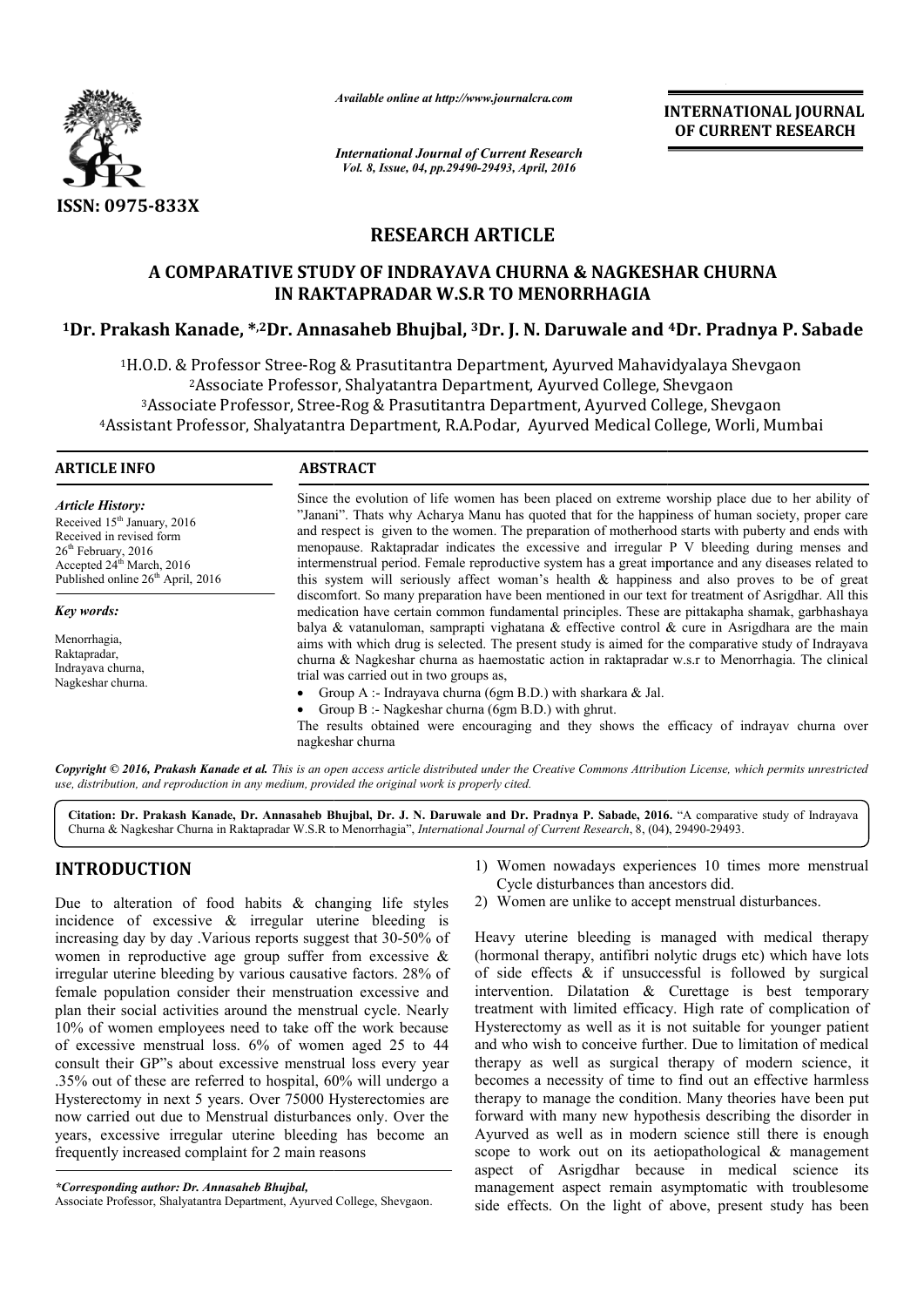selected. In pathogenesis of Asrigdhara pitta &vatta (APANA) doshas, rasa & raktadhatus & agnimandya are main responsible factors. Indrayava churna is katu, tikta, kashay rasatmak, pitta kapha shamak rakta shodhak, stambhak. All this factor are responsible to control bleeding. Hence to overcome all this problem this study was conducted

## **Aims and Objectives**

- To explore the efficacy of Indrayava Churna in the management of Raktapradar.
- Duration & Quantity of PV Bleeding will be measured during & after study.
- To achieve reduction in duration & quantity of PV Bleeding in Raktapradar.
- Indrayava Churna with sharkara will be given to patient from 1<sup>st</sup> day of Menstrual Cycle for 10 days and followup will be taken for next 3 cycle.

## **MATERIALS AND METHODS**

The trial was conducted on  $60$  clinically diagnosed  $\&$ confirmed cases of Menorrhagia selected from OPD/IPD of Prasuti-Stree Roga Deptt.

1) Group A :Indrayav (kutajbhij) Churna

- Dose:6gm BD (3gm-0-3gm) for 10 days
- Botanical Name: Holarrhena Antidysentrica.
- Ras-katu, tikt, kashay. Virya-Sheet, Vipak-katu.
- Sevankaal:after meal
- Anupan:sharkara(12gm) with jal
- Followup:next 3 cycle

2) Group B : Nagkeshar Churna

- Dose:6gm BD(3gm-0-3gm) for 10 days
- Botanical Name: MesuaFerra
- Ras-kashay, tikt.Virya-ishtushna. Vipak-katu
- Sevankaal:after meal
- Anupan: ghrut(12gm)
- Followup:next 3 cycle

#### **Subjective diagnostic parameters**

**0-Nil, 1 - Mild, 2 - Moderate, 3 - Severe**

## **1) Duration of PV bleeding**

 $3 - 5$  days  $-0$  $6 - 7$  days  $-1$  $8 - 9$  days  $-2$ More than 10 day - 3

### **2) Quantity of PV bleeding (pads soaked within 24 hrs)**

 $1-2$  pads  $-0$ 3– 4 pads - 1 5– 6 pads - 2 More than 6 pads - 3

### **3) Pain in Abdomen**

| Absent   | $\mathbf{\Omega}$ |
|----------|-------------------|
| Mild     |                   |
| Moderate | 2                 |
| Severe   | 3                 |

**4) Total Blood loss according to average weight of soaked pad during Menstrual Cycle** 

| $25 - 50$ gms     | $\sim$ | $\theta$ |
|-------------------|--------|----------|
| 51 - 75 gms       |        |          |
| 76 - 100 gms      | $\sim$ | 2        |
| More than 100 gms |        | - 3      |

## **RESULTS AND DISCUSSION**

#### **Effect on Duration of PV Bleeding**

**Group A:** Among the 30 patients, 10 patients had bleeding from 8-9 days and 20 patients had bleeding more than 10 days before treatment. After treatment 6 patients shows normal bleeding i.e 3-5days while 11 patients shown pv bleeding for 6-7 days & 13 patients shows bleeding for 8-9 days.

Mean of duration of pv bleeding before treatment was 2.667 and after treatment it was 1.233 P value  $=<0.05$  which gives statistical significance.

**Group B:** Among the 30 patients, 15 patients had bleeding for 8-9 days and 15 patients had bleeding more than 10 days before treatment. After treatment 10 patients shows normal bleeding i.e 3-5days while 12 patients shown pv bleeding for 6-7 days  $\&$  5 patients shows bleeding for 8-9 days  $\&$  3 patient shows bleeding more than 10 days.

Mean of duration of pv bleeding before treatment was 2.50 and after treatment it was  $1.567$  P value  $=<0.05$  which gives statistical significance.

#### **Comparison between Group A and Group B**

Using Mann Whitney test for the Mean of p value is 0.0430, considered significant. Concluded that Group-A is more effective than Group-B.

#### **Effect on Duration of PV Bleeding:**

**Group A:** Among the 30 patients, 8 patients uses 5-6 pads/day and 22 patients uses more than 6 pads/day before treatment. After treatment 8 patients uses1-2 pads/day while 8 patients 3- 4 pads/day & 12 patients uses for 5-6pads/day and remaining 2 patients uses more than 6pads/day. Mean of Quantity of pv bleeding before treatment was 2.733 and after treatment it was 1.267, P value  $=$  <0.05 which gives statistical significance.

**Group B:** Among the 30 patients, 14 patients uses 5-6 pads/day and 16 patients uses more than 6 pads/day before treatment. After treatment 10 patients uses1-2 pads/day while 11 patients 3-4pads/day & 7 patients uses for 5-6pads/day and remaining 2 patients uses more than 6pads/day.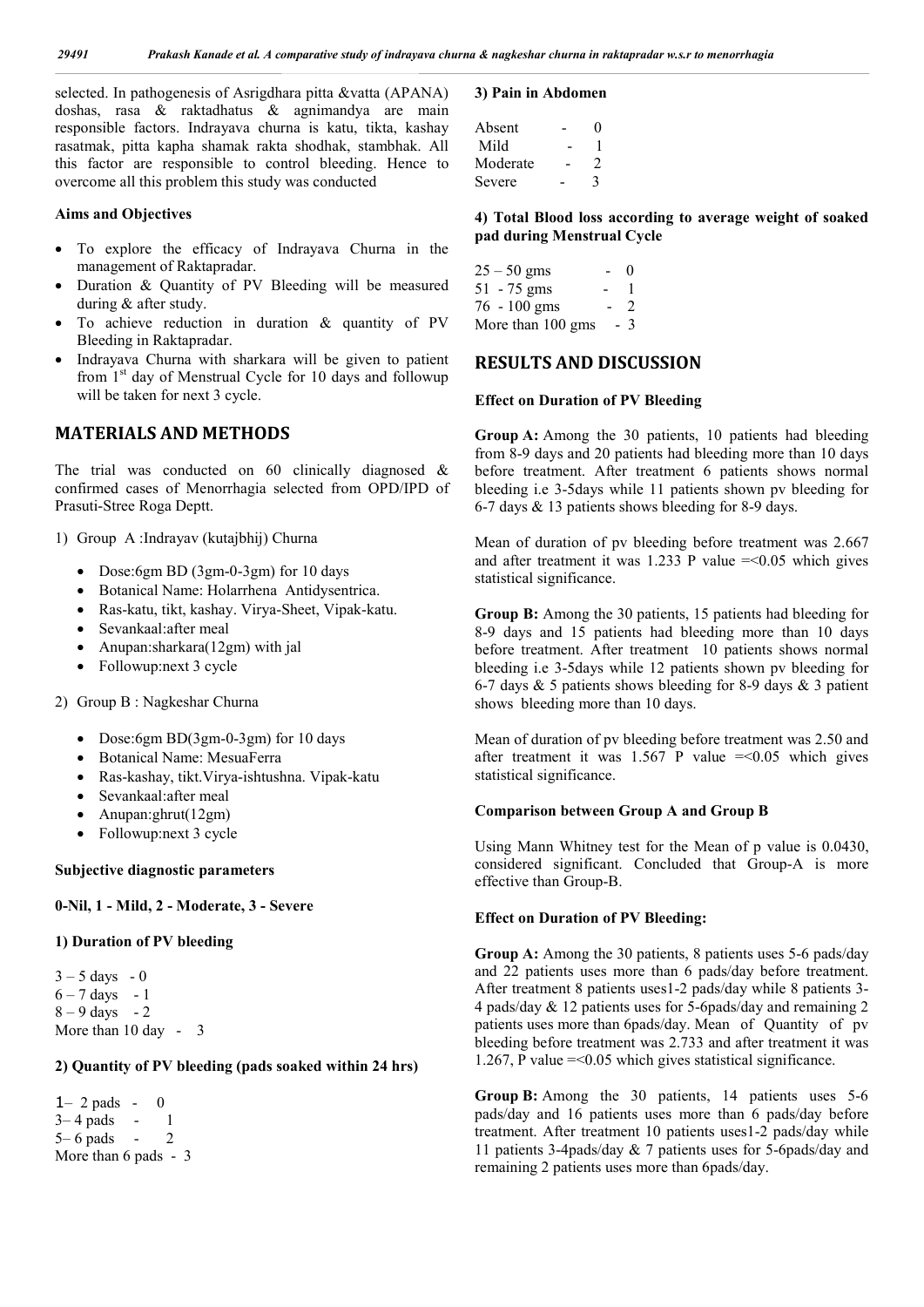Mean of Quantity of pv bleeding before treatment was 1.467 and after treatment it was  $0.8442$ , P value  $=<0.05$  which gives statistical significance.

## **Comparison between Group A and Group B**

Using Mann Whitney test for the Mean of p value is 0.0366, considered significant. Concluded that group-A is more effective on Quantity of pv bleeding than group-B.

## **Effect on Pain**

**Group A:** Among 30 patients, 17 patients had moderate pain while 13 had severe complaints of pain before treatment. After treatment 10 patients had no pain, 16 patients had mild pain, 4 patients had moderate pain. The mean of all patients before treatment was 2.433 and after treatment it is 1.633. Statistically it is proven that  $p = 0.05$  which is considered as extremely significant.

**Group B:** Among 30 patients, 14 patients had moderate pain while 16 had severe complaints of pain before treatment. After treatment 9 patients had no pain, 15 patients had mild pain, 4 patients had moderate pain & 2 patients have severe pain. The mean of all patients before treatment was 2.367 and after treatment it is 1.767. Statistically it is proven that  $p=<0.05$ which is considered as extremely significant.

## **Comparison between Group A and Group B**

Using Mann Whitney test for the Mean of p value is 0.564, considered not significant. Concluded that both groups are equally effective on Pain.

## **Effect on Total amount of Blood Loss according to Average Wt of soaked pad during Menstrual Cycle**

**Group A :** Among 30 patients, 11 patients have average wt of soaked pad is about 75-100gms,19 patients have average wt of soaked pad is more than 100gms before treatment, but after treatment 6 patient have average wt of soaked pad is about 25- 50gms,10 patient have average wt of soaked pad is about 50- 75gms. The mean before treatment is 2.633 and after treatment it is  $1.267$  it gives p value= $0.05$  which is significant on total amount of blood loss due to average wt of soaked pad.

**Group B:** Among 30 patients, 14 patients have average wt of soaked pad is about 75-100gms, 9 patients have average wt of soaked pad is more than 100gms before treatment, but after treatment 15 patient have average wt of soaked pad is about 25-50gms, 4 patient have average wt of soaked pad is about 50-75gms & remaining 2 patient have average wt of soaked pad is about 75-100gms. The mean before treatment is 2.533 and after treatment it is 1.733 it gives p value= $< 0.05$  which is significant on total amount of blood loss due to average wt of soaked pad.

## **Comparison between Group A and Group B**

Using Mann Whitney test for the Mean of p value is 0.0363, considered significant. Concluded that Group-A is more effective than Group-B on total amount of blood loss due to average wt of soaked pad.

## **Conclusion**

The entire work entitled "A clinical comparative study of Indrayava churna & Nagkeshar churna as haemostatic action in Raktapradar W.S.R to Menorrhagia". can be concluded as below.

- Raktapradar is commonly seen in society as a dominant problem, occurring in female as yoni-garbhashaya vikar.
- Raktapradar is caused by vitiated pitta & vata in association with rakta and line of treatment should be rakta hara along with vata shaman.
- Raktapradar can be correlated with Dysfunctional Uterine Bleeding of Modern.
- Raktastambhan & Vednaprashaman effect were observed after treatment in most of patients.
- Indrayava churna is good raktastambhak yoga for Raktapradar.
- Indrayava churna effectively reduces quantity of pv bleeding due to pittashaman, Agnidipan, Raktasangrahan, Raktastambhan properties.
- It plays important role in reducing bleeding but it does not regularize the Menstrual Cycle.
- It can be used in Atyartava.
- In present study Group-A (Trial Group-Indrayava Churna) has shown mild better result in signs & symptoms of raktapradar than Group-B(Control Group-Nagkeshar Churna)
- It is also noted that trial drug churna was well tolerated by the patients.
- Trial drug Indrayava Churna act by specific prabhav allround activity haemostatic, restorative, etc which bring improvement in Raktapradar by its action on vata and influence on vascular structure of female reproductive system.
- As total comparison of Trial drug mentioned that Trial drug is quite effective than control drug.
- Good response of Trial drug in the management of Raktapradar, opens a new chapter for futher research work with much larger sample & long duration of followup.

## **REFERENCES**

- Ayurvediya Prasuti tantra evam Streerog (part-2), Prof. Premvati Tiwari, Publishedby Chaukhamba Orientalia, Varanasi.
- Bhavprakarh Nighantu Acharya Bhavmishra with hindi commentary by K.Chunekar, Chaukhamba Amar Bharti Academy, Varanasi.
- Charak Samhita with Ayurveda Deepika commentary by Chakrapani Dutta, edited by Yadavaji Trikamji, Chaukhamba Subharti Prakashan Varanasi.
- Charak Samhita, Comm. Shri Satyanarayan Shastri with Vidyotini hindi commentary by Pt.Kashinath Shastri & Dr Gorakhnath Chaturvedi,published by Chaukhamba Bharti Acadamy Varanasi.